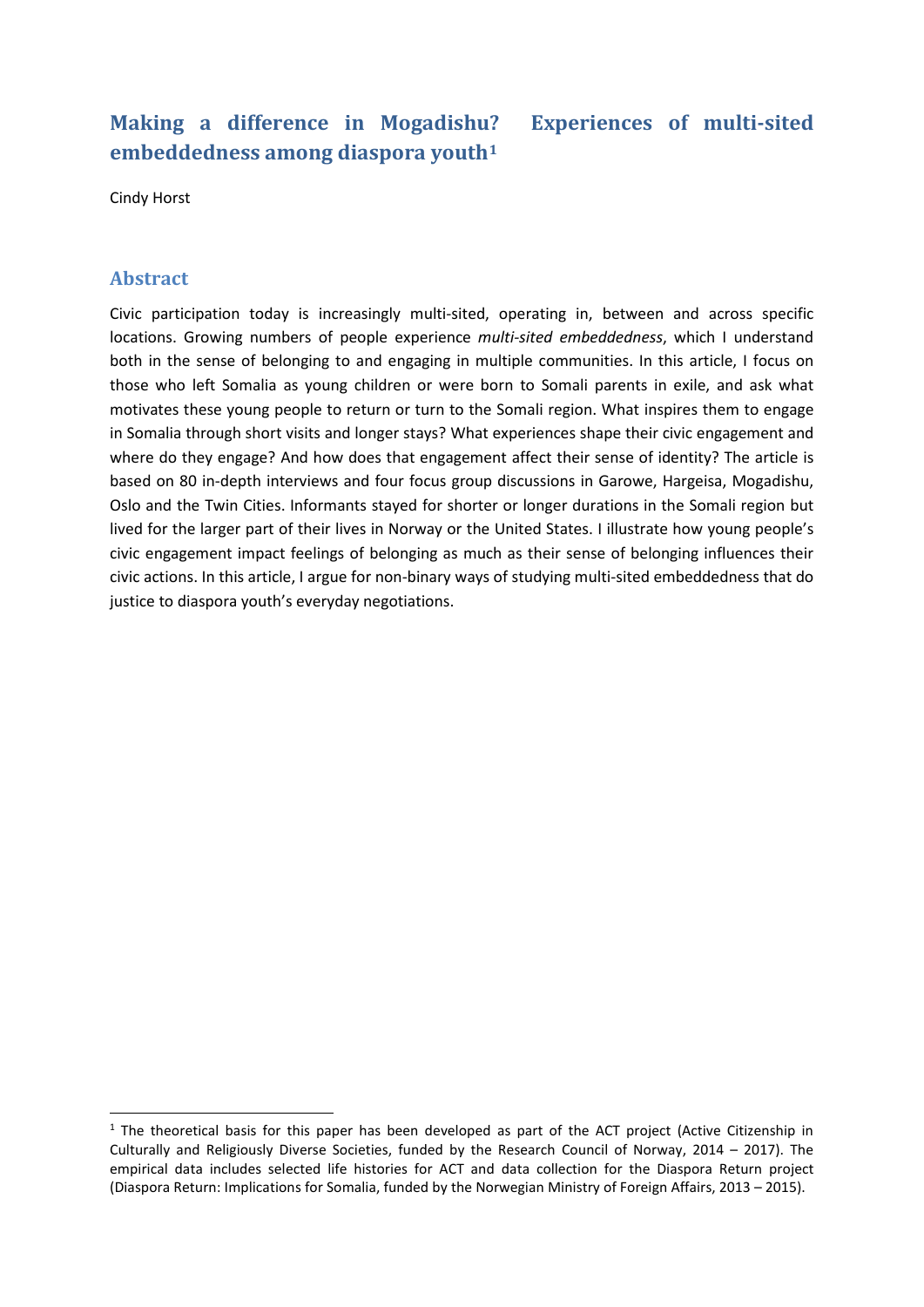#### **Introduction**

'I love Minnesota, but I also love Somalia. You can't be fixed in one area. There's no rule or book that says that you have to make your home in one place' (Rahma Isse<sup>[2](#page-1-0)</sup>, Minneapolis)

'It cannot be 'either/or' for me. I belong to both places' (Yussuf Abdi, Oslo)

These remarks by Rahma Isse and Yussuf Abdi, young individuals living in Minneapolis and Oslo, draw our attention to the fact that dominant binary way of discussing citizenship and belonging do not do justice to the everyday realities of many people today. There is a clear difference between belonging as an individual feeling of being at home, or place-belongingness, and the social aspects of discourses and practices of socio-spatial inclusion and exclusion, or the politics of belonging (Antonsich 2010). The challenge with the latter aspect of belonging, which is often expressed in binary ways, is that it determines the language these young people have at their disposal to describe their experiences, and it thus affects their sense of being (Bulhan 2015). This article attempts to create a new, nonbinary language to describe multi-sited embeddedness. It thus aims to contribute to the existing academic literature that has challenged binary debates on identity and belonging through concepts like hybridity (Bhabha 2012), intersectionality (Anthias 2008) and others.

My contribution aims to bring together perspectives on national identity and other forms of belonging with those on civic engagement, arguing that the two are intrinsically linked and often multi-sited. I ask what experiences shape the civic participation of young Norwegian-Somalis and Somali-Americans and in which locations their civic participation takes place. How does these young people's sense of identity - hybrid, intersectional, multi-sited or embedded - impact their engagement in several locations? And how does that engagement affect their sense of identity?

In debates on citizenship in Europe, the need for active participation among citizens is increasingly stressed, and a strong sense of belonging to the nation is assumed to be central to civic engagement. While the low electoral participation of young people is often highlighted as an indication of reduced civic participation, increased use of social media leads to new forms of societal engagement. And while politicians often lament the lack of civil-political engagement among immigrants, many new citizens volunteer, take up political causes, or set up associations in a range of locations. In culturally and religiously diverse societies, citizens have different frameworks for how they act and interact with their close and distant surroundings. This article explores the frameworks for action that young people with a refugee background operate from, based on a study of young Norwegian-Somalis and Somali-Americans who return to their country of birth or turn to the country of birth of their parents. As Braakman and Schlenkhoff (2007) have also argued based on research among Afghans abroad, questions of belonging and identity gain new significance when return becomes an option for young refugees and children of refugees. This option brings to the fore the question of 'where do I belong?'

The article is based on 80 interviews and four focus group discussions. This data was collected from September 2013 to June 2014 and in March-April 2016. Our informants were selected based on expressing a distinct wish to make a contribution to Somali society through business investments, participating in civil society and taking up political positions. As such, they consist of an 'elite' group who express a clear interest in - and often have the resources to  $-$  contribute upon return. The

<span id="page-1-0"></span> $\overline{2}$ <sup>2</sup> All names of informants are pseudonyms.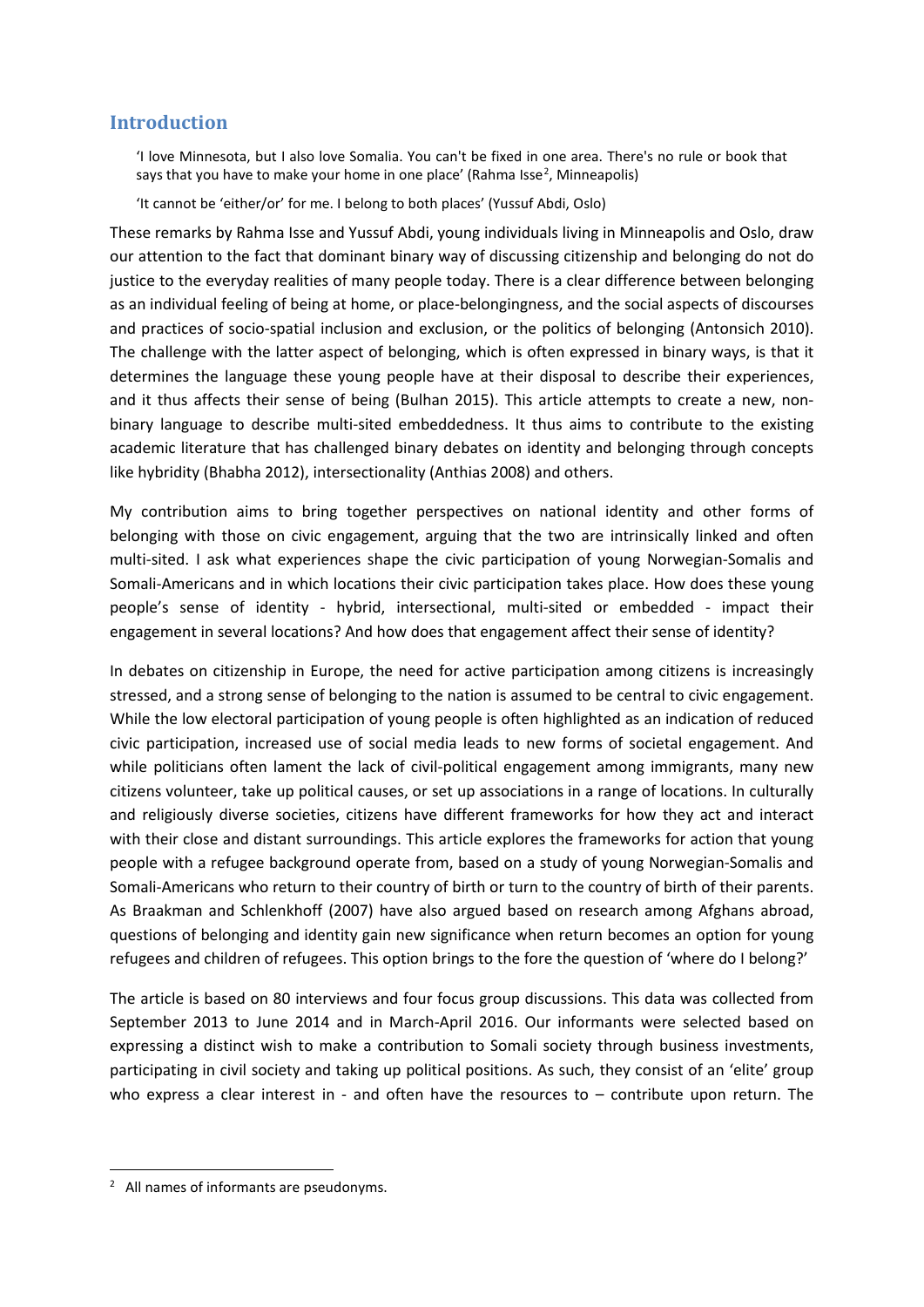research team<sup>[3](#page-2-0)</sup> conducted one-on-one semi-structured interviews with 29 returnees from the United States and Norway in Mogadishu, Garowe and Hargeisa; 27 semi-structured interviews with Somali-Americans who had made at least one recent return trip to Somalia; and 24 semi-structured interviews with Norwegian-Somalis who made at least one recent return trip to Somalia. Furthermore, three focus group discussions were held with locals in Mogadishu, Garowe and Hargeisa about their perceptions of diaspora returnees; and one workshop was conducted in Oslo with approximately 30 Somali students participating, focusing on civic engagement and return.

All data was recorded and transcribed, and prepared for entering into qualitative data analysis software. A codebook was developed collectively within the team in order to be able to analyze the data across locations. Data was coded on themes like motivations to return, networks, contributions upon return, and cross-cutting nodes like belonging, civic engagement, gender, generation and diaspora definitions. The data I present in this paper only represents a small selection of the extensive indepth data we collected. This selection is based on the common patterns we identified in the data, which are described in the paper and then illustrated through selected quotes. More extensive descriptions of particular individuals, through vignettes, are added to illustrate the breath of the data and the variations in the individual stories of the people we spoke to.

While those we interviewed represent all age groups and the paper draws on analysis of all data, I focus specifically on those who left Somalia as children or were born in Norway or the United States. This constitutes approximately half of those interviewed, and most of those who took part in the workshop in Oslo. Experiences of multi-sited embeddedness are relevant for most members of the Somali diaspora, but there are considerable generational differences between those who came of age in Somalia and left the country as adults, and those who spent most of their childhood in Norway and the United States. It is in particular the experiences of the latter group that I find interesting to explore in greater detail. The transnational activities and networks of the older generation have been studied extensively whereas these young people's realities have mainly been studied in terms of their levels of integration. They are often described as 'second generation migrants' or 'first generation Americans, neither of which does justice to the multi-sited embeddedness of their experiences. I use the terms 'Somali-Americans' and 'Norwegian-Somalis' to reflect and expand the debates in the United States, where this group of people is described as American or Somali-American, and in Norway, where they are referred to as Somali or at best Norwegian-Somali. These are also terms that are most commonly used amongst the communities themselves.

The paper starts with a description of the concept of multi-sited embeddedness, after which I describe the empirical reality of (re)turn to Somalia. I use the term '(re)turn' to both capture the reality of those who were born in the Somali region and thus return to their place of birth and of those who were born in Norway and the United States who turn to – visit and explore – their parents' country of birth. The paper then analyses how belonging and civic engagement are embedded in multiple sites. I argue that multi-sited embeddedness both relates to feelings of belonging and acts of engaging in communities. At the same time, belonging and acting are closely

<span id="page-2-0"></span><sup>&</sup>lt;sup>3</sup> The project collaboration was between PRIO, the Heritage Institute for Policy Studies (HIPS) and the Humphrey School of Public Affairs. For HIPS, data was collected by Anab Nur and lead researchers were Abdi Aynte and Maimuna Mohamud. For Humphrey: Kadra Abdi and Ahmed Muhumud and lead researchers Ryan Allan and Carissa Schively Slotterback. For PRIO: Cindy Horst, Faiza Kassim, Sagal Mohamed, Sundus Osman. For the ACT project, Ebba Tellander conducted life histories.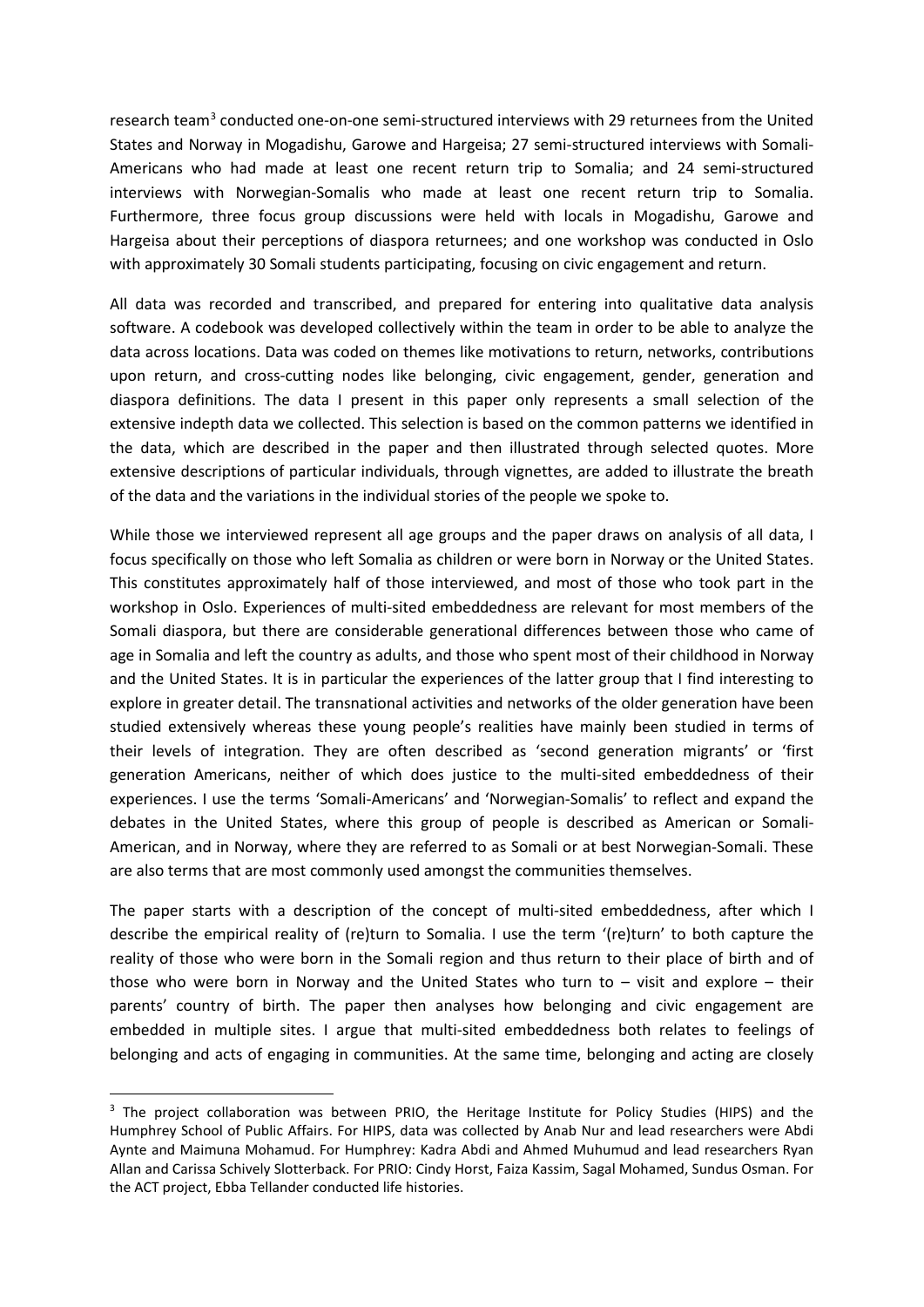linked: civic engagement stems from belonging, while belonging is formed through actively engaging in the community. What is more, as the data shows, many of the young Norwegian-Somalis and Somali-Americans we spoke to act *in order to* belong: their civic engagement denotes a claimsmaking to be included in a wider community. This community can be situated locally, nationally, transnationally or globally, and can be defined by a range of characteristics, of which national identity is but one.

## **Multi-sited Embeddedness: Belonging and Civic Engagement**

Citizenship is often understood either in the passive or formal sense or in the active or moral sense (Bosniak 2006; van Bochove et al 2010; Schinkel and van Houdt 2010; Mouritsen 2014). Kymlicka and Norman (1994: 353) refer to 'citizenship-as-legal-status, that is, as full membership in a particular political community; and citizenship-as-desirable-activity, where the extent and quality of one's citizenship is a function of one's participation in that community'. The notion of citizenship, in its passive or formal sense, has been criticized for failing to take into account the differentiation of lived experiences of citizenship - in terms of access to rights and claims to membership - along the axes of, *inter alia*, ethnicity, gender, race, class and religion (Yuval-Davis 2011). I will take a grounded approach by exploring citizenship in the active and in the moral sense through empirical data focusing on people's lived experiences. The research for this paper studied engagements and motivations in Somalia as well as in Norway and the United States. It focused on citizenship practices as ordinary practices that are part of everyday life (Staeheli et al 2012) and as not necessarily taking place in only one location. This approach challenges the common understanding of the links between civic engagement and national identity, as my starting point is a focus on civic engagement that is not pre-defined in relation to a single nation but can take place on local, national, transnational or global levels.

I conceptualize active civic participation as everyday formal and informal practices that people themselves define as civic, which can take place on a range of geographical levels. Civic participation entails people giving 'a voice to societal concerns, e.g. by engaging in political parties, local committees, parent associations or migrant lobby organizations; and/or organizing solidarity and self-help, e.g. by taking leadership functions in religious associations, ethnic associations or informal self-help networks' (Vogel and Triandafyllidou 2005:11). Similarly, Chanan (1997:1) defines active citizenship as 'the people's capacity to take an active role in public affairs, whether through formal democratic structures, through the press, through public debate, through associations, political parties, trade unions, local clubs and societies or simply through informal networks and mutual aid among neighbours, friends and family'. Both definitions of active citizenship move beyond traditional understandings of citizenship as a legal status defined by basic rights and obligations and as selfevidently connected to the nation-state (Bosniak 2006).

'Societal concerns' and 'public affairs' demand more active forms of civic engagement that can take place on a highly-specific local level – such as a neighbourhood in a city - but just as well beyond the nation-state transnationally or globally. Furthermore, the nature of the societal concerns that people wish to give voice to, or the nature of the public affairs they wish to take an active role in, remains open in these definitions. This will require us to move beyond participation in common affairs that are pre-determined by traditional powerholders in government and academia, such as voting or membership in formal organizations, to a wider range of 'unpaid, legal, and nonviolent ways of addressing social problems and issues' (Levine 2008: 102) as identified by citizens themselves. It will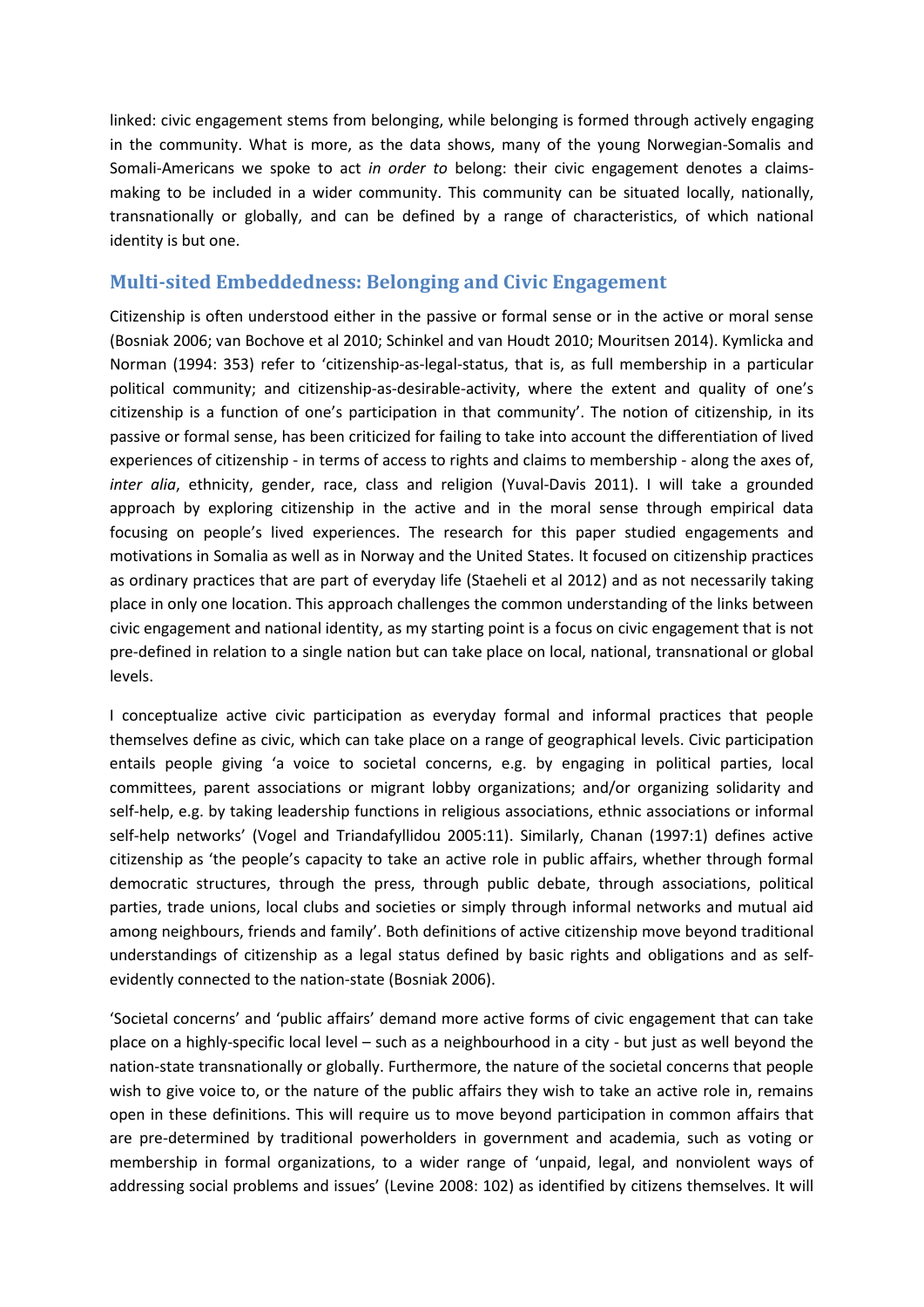also require us to move beyond the local and national to the global and transnational; building on theoretical advances that have developed in light of people's new everyday realities.

The literature on transnational citizenship and transnationalism more broadly (Balibar 2004, Basch et al. 1992, 1994, Smith 2007), does focus on emerging forms of cross-border citizenship and on transnational civic and political engagement. Here, the role of migrants in the social and political life of more than one nation-state is explored (Basch et al. 1994: 5). This literature has made an important contribution in arguing that there is a single field of social relations and interconnected social experiences across nation-state boundaries. Yet the transnationalism literature mainly looks at migrant engagement in the public sphere of the country of origin, through political mobilisation, philanthropy and other activities (Horst 2008; Lyons and Mandaville 2012). Somalis across Europe, for example, are heavily engaged with the conflict in and rebuilding of Somalia through sending remittances as well as through political engagement; after all 'Mogadishu is only an SMS away' (Horst et al. 2013: 6). At the same time, they aim to influence foreign policy towards Somalia through advocacy and a range of other ways from their European country of settlement (Tellander and Horst under review). Norwegian-Somalis, for example, are in a unique position to take both Somali *and* Norwegian interests into account and thereby facilitate international relations between Norway and Somalia (Tellander and Horst under review).

While it has been a crucial corrective to explore transnational engagements, the transnationalism literature poses a number of challenges. First, migrant practices are more than 'long-distance nationalism' and require a holistic understanding of civic engagement that incorporates the local, national and transnational levels simultaneously (Koinova and Karabegovic 2017). A second challenge to existing literature is that it tends to assume that migrants' ethnic and national ties to their country of origin explain civic participation in either country of origin or residence. As critics of 'methodological nationalism' (Wimmer and Glick-Schiller 2003) have argued, this leaves the impact of factors like class, gender, generation and religion unexplored. A third challenge lies in the either/or perception created by work on transnationalism. There is often a zero-sum assumption that sees transnational involvement as a direct challenge to local engagement and 'good citizenship' on a national level. Various recent studies have argued against this assumption by showing the complementarity of transnational and local practices (Carling and Vatne Pettersen 2014, Erdal and Oeppen 2013, Nagel and Stahæli 2008, Oeppen 2009, Snel et al. 2006). In a further attempt to move beyond such dichotomies, I have argued elsewhere for an understanding of migrant engagements in development cooperation as a form of civic engagement in *multiple* locations; as citizens of their countries of residence and origin simultaneously (Horst 2013).

I have here chosen to go one step further by coining the concept 'multi-sited embeddedness'. I draw inspiration from Van Houte et al (2014), who use the concepts of 'multidimensional' and 'multi-local' embeddedness; which largely focus on an individual's identification with and participation in one or multiple *spaces of belonging*. They again draw on Kloosterman's work on mixed embeddedness (Kloosterman et al 1999, Kloosterman 2006, 2010), a theoretical framework developed to understand migrant entrepreneurship; as well as others who have used the concept of 'embeddedness' in their work on migration and belonging (Oeppen 2009, Ryan and Mulholland 2015). In this work, 'multidimensional' is used to highlight the crucial interplay between the social, economic, institutional and cultural contexts (Kloosterman et al 1999). 'Multi-local' is introduced to do justice to emerging work on the interlinkages between transnationalism and integration that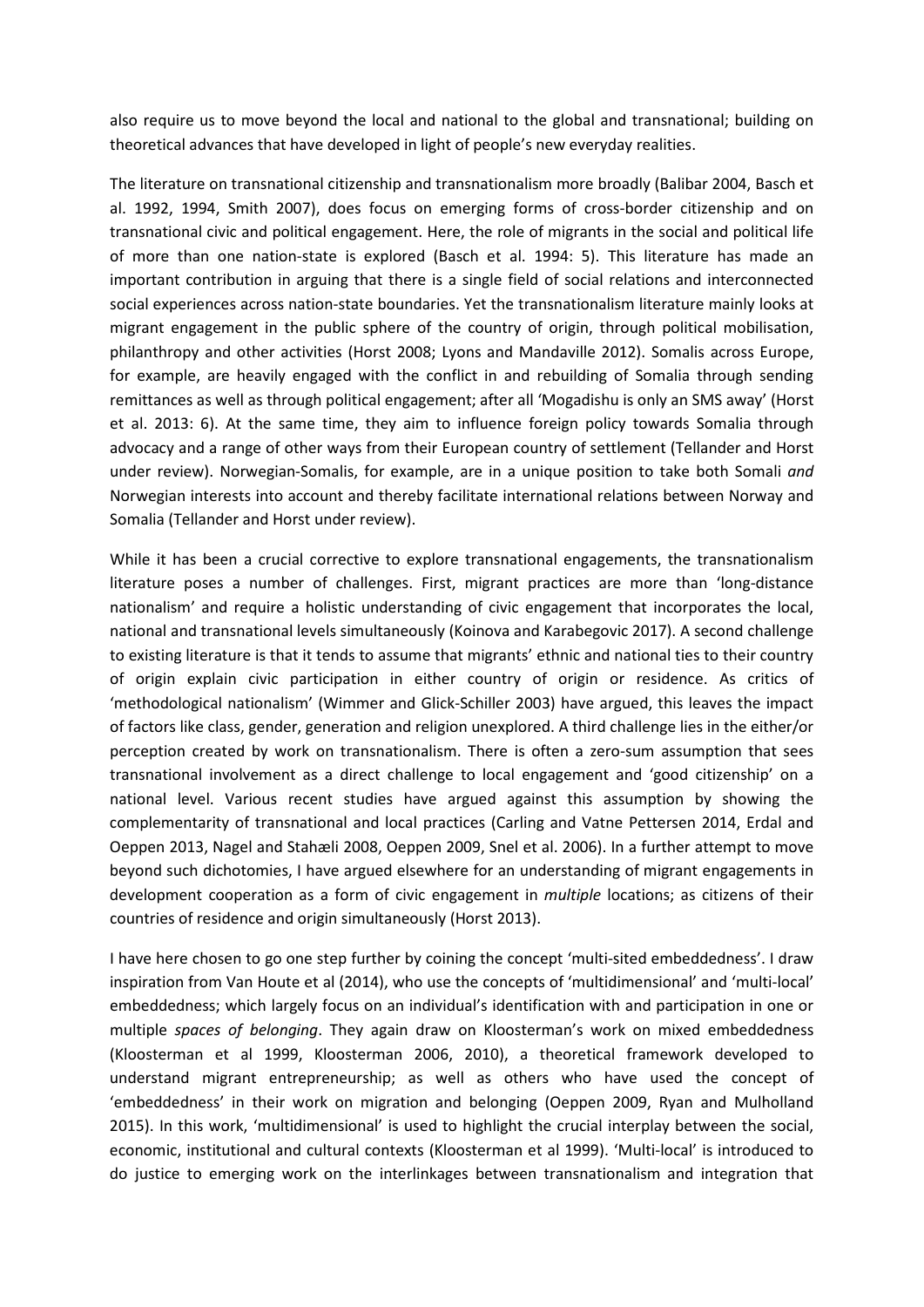illustrates the importance of particular locations in connections across borders. I prefer to use 'multisited' to illustrate that the reality of the lives of many is constituted of 'a network of localities which are linked to each other through various types of flows' (Horst 2009: 120). These localities are particular places, such as cities, but at the same time everyday local realities are influenced by a range of scales, including the national and transnational (Erdal under review).

In this paper, I illustrate how 'embeddedness' is created in the interactions between feelings of belonging and practices of citizenship. What I will argue, based on interviews with young individuals who are citizens of Norway and the United States but have lived in Somalia for parts of their adult life, is that this interaction can best be understood from a multi-sited rather than a national perspective. Here, I find inspiration in the work of Keller (2013), who has coined the term 'worldly citizens'. He shows, using the example of immigrants, how it is possible to display civic virtue which is not grounded in national patriotism. Keller argues that an immigrant's sense of place, and of identification with particular communities and ways of life, often settles only on certain aspects of the new country. '[S]he may yet have a strong sense of place, and a strong sense of which places do and do not feel like home. It is just that 'home' for her is not coextensive with a single country' (Keller 2013: 245).

The concept of multi-sited embeddedness is useful to describe this reality, as it suggests openness in relation to the importance of the local, national or transnational. In this sense, it presents an important aspect of spatiality, alongside socio-spatial positionality and translocalism, discussed in the introductory article to this special issue (Koinova 2017). In some instances, engagements and feelings of belonging are very localized, whereas on other occasions embeddedness has a transnational or global (cosmopolitan) character. Fumanti and Werbner (2010) illustrate how migration introduces a process of expanding horizons, permeable ethnicity, intercultural communication and the creation of citizenship. They encourage researchers to understand activities that take place in the transnational social field as 'rooted in moral ideas and values' and call for reviving the notion of 'virtuous citizenship'. At the same time, such moral rooting can be strongly linked to personal and communal ties to people in the country of origin. Sinatti and Horst (2015) argue that much research on diaspora development contributions reduces 'virtuous citizenship' to ethnicity. Such work often 'does not take into account that a shared sense of humanity might underpin the urge to assist, the wish to help others as fellow human beings. Instead it assumes that nationality or ethnicity is a defining feature of the relationship between helper and helped' (Sinatti and Horst 2015: 141). By using the concept of multi-sited embeddedness, I aim to provide an alternative to binary understandings of embedded belonging and acting which focus on national or ethnic identities only. Multi-sited embeddedness leaves space for gender, age, class, religion and a host of other identity markers to play a role as well.

### **Young Somalis (re)connecting**

#### VIGNETTE 1: Hassan Jaamac, early 20s, Mogadishu

We came to Norway in 1999 and I went to school there. We used to live in a small place outside Oslo. I grew up with Norwegians. All of my friends were Norwegians. I was playing football there. I used to work there as well. I worked in a shopping centre. I was the first black person to work in that shopping centre. [...] Every black person that was in the shopping centre used to come and say hello to me.

After I completed my High School I felt that the town was too small for me and I wanted to see other places. My family and I moved to London, UK. I continued to go back to Norway at least three or four times a year to visit my friends. In the UK, I started my own company. It was a business like Dahabshiil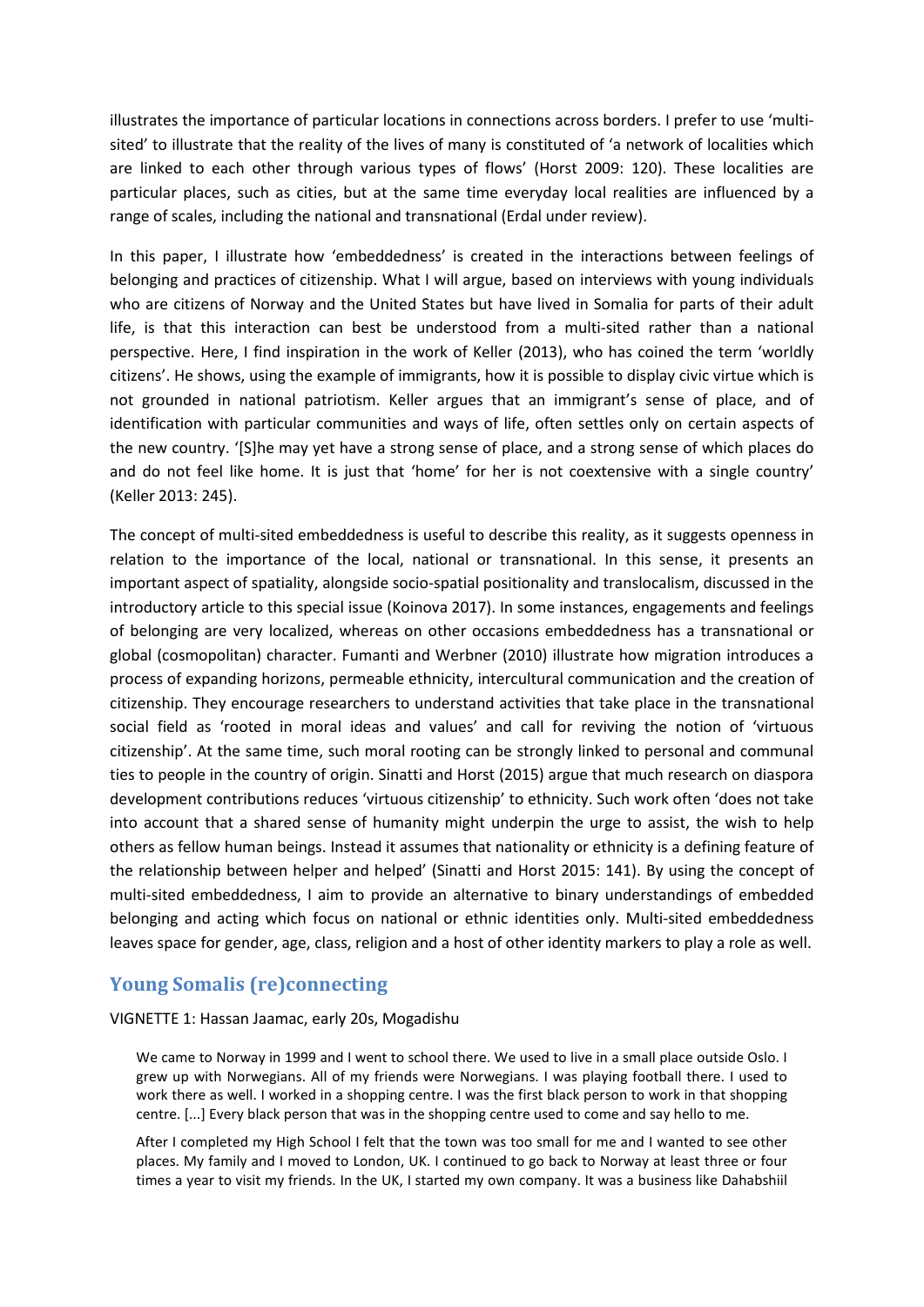[remittance business]. My father's friends, my father and I put some money together. I worked there for four years. I still felt like something was missing. So I sold the business and moved to Somalia and started a business here. I had a couple of shops here – I would sell them every few months or so. Once I was in the hotel industry. Then I went to the family farm that we had outside of Mogadishu. At that time it was very scary but I thought since I was not in the government, it would be ok. I had already taken a big risk coming here.

After that I went back to the UK but I couldn't really fit in anymore so I returned to Somalia. I continued to do some business here. I also did some courses on security in London. I thought Somalia needed to get some proper security. The security that we have is [provided by] the old people who have been in the job forever. In order for Somalia to get better, we need to come back and help them out.

The Somali Civil War started in December 1990 and may be said to have ended in December 2012, when the first permanent central government since the start of the civil war was installed in Mogadishu. However, many challenges remain and the political and security situation in southcentral Somalia and at the border between Somaliland and Puntland remains very fragile. In the meantime, the self-declared and unrecognized independent state of Somaliland has had stability for over two decades. An estimated 1 to 1.5 million Somalis fled the country over the last 25 years, and many have rebuilt their lives elsewhere. Regional refugees have often been expected to stay in refugee camps under humanitarian regimes, severely limiting their opportunities to rebuild their lives. Those further abroad - including in Europe and North America - have often had better opportunities for a fresh start. Many of the first to move – in the late 1980s and early 1990s - were the country's urban elite, and their families are among those who have been successful in reestablishing themselves. They are also amongst the ones who are now returning with the aim of contributing to the rebuilding of Somalia, often having kept transnational connections while in exile.

Minnesota is amongst the top destinations for Somalis, and in recent years, Minneapolis is said to host the largest number of Somalis in the US. Based on Community Surveys, the total number in the United States is estimated to be at 151,838 (2014 1-year estimate), while the estimates for Minnesota are at 38,873 (2011-2013 3-year average)<sup>[4](#page-6-0)</sup>. The highest concentration can be found in the 'Twin Cities' Minneapolis and Saint Paul, but small towns like Rochester, Marshall and Owatanna also attracted considerable numbers in recent years. Somalis in Minnesota arrived mainly in the mid to late 90s (Layman and Basnyat 2003). Some were officially resettled but the large majority of Somalis residing in Minneapolis came from other states (Mattessich 2000). Secondary movement from within the US was stimulated by low unemployment rates, an open, welcoming climate towards migrants, relatively good social security arrangements and education and health care provisions, as well as the large Somali community already settled there.

In Norway, there are 28,300 Somali immigrants, and 11,800 children of Somali immigrants<sup>[5](#page-6-1)</sup>. Half of them are based in Oslo. While a few individuals came as seafarers in the 1970s, Somali refugees started coming to Norway in the mid-1980s, from Somaliland, with an increase after the collapse of the Somali state in 1991. But the largest group of refugees from Somalia arrived in the 2000s and later, making the Norwegian-Somali community a group with a very recent history in Norway. Norway has only recently become a country hosting any substantial number of immigrants. The past decade has seen a surge in annual immigration, with numbers almost doubling between 2005 and 2011. Norwegian society is still in the process of adjusting to greater diversity and a new reality

<span id="page-6-0"></span> <sup>4</sup> American Fact Finder data, [http://factfinder.census.gov.](http://factfinder.census.gov/)

<span id="page-6-1"></span><sup>&</sup>lt;sup>5</sup> https://www.ssb.no/statistikkbanken</u>, figures for 2016, retrieved 20 June 2016.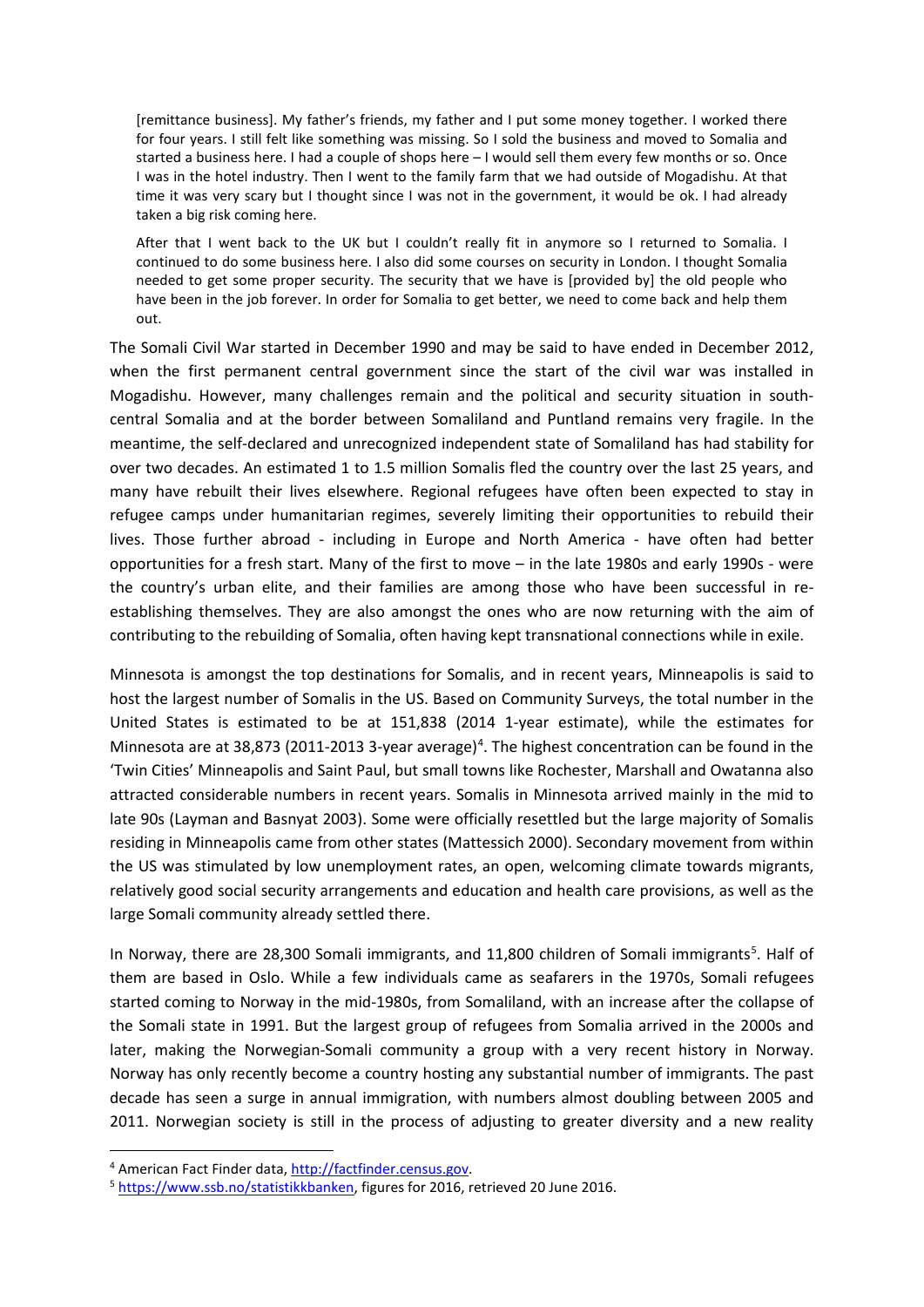where being Norwegian is defined by more than birthplace or parentage. As Marianne Gullestad has argued, in Norway equality is understood all too often as sameness, underpinning the ethnic construction of national identity (Gullestad 2004). Norwegian-Somalis, as a large and visible immigrant group, often bear the brunt of lingering stereotypes and prejudice (Horst et al. 2013).

Since 2011-2012, the number of people returning to south-central Somalia has increased considerably<sup>[6](#page-7-0)</sup>. While no statistics are available, full daily flights into Mogadishu offered by Turkish Airlines and the visibility of diaspora investments in business and real estate suggest that return to Mogadishu is now much more frequent than it was a few years ago. This is not only remarkable considering the continued security challenges that the region faces, but also if we take into account that a considerable number of those who are among the first to return left Somalia as children. All of those we interviewed returned with citizenship and many came with considerable resources, including higher education. The return was furthermore rarely permanent but often circular and for limited periods of time. The vast majority of those we spoke to in Somalia, Norway and the United States did not return for longer than three years, with many indicating they had only been back for shorter visits.

Rather than 'return' in the sense of it being a final stop in a migration trajectory from a place of departure in the country of origin to a place of arrival in the country of destination and back, the reality of the individuals we spoke to is better understood in terms of a multi-sited and transnational sense of civic engagement and belonging. Many of those we spoke to had engagements in, and experiences from, more than one national context. Hassan Jamaac's story illustrates this well and shows how identity markers like skin color and age, as well as contextual experiences that included feelings of otherness, life experience in a range of locations, livelihood opportunities, and concerns over security, all contribute to this fluctuating and multi-sited sense of (non-)belonging.

### **Belonging as multi-sited embeddedness**

#### VIGNETTE 2: Maimuna Omar, Oslo

Maimuna Omar, who is in her early thirties, lives in Oslo with her young child. Her family is originally from Puntland but lived in Saudi Arabia when the war broke out. She came to Norway as a child, and tells us 'I feel that I am part of the 'Norwegian we'. At the same time, I feel I am a part of the 'Somali we', also in Somalia. And I understand myself to be part of the 'Muslim we'.' These parts on occasion point her in different directions, and this is especially the case when she feels that *others* define her as outside these groups. She provides the example of how others would define a black girl with hijab as outside the 'Norwegian we', and discusses the small, everyday ways in which she is actively engaged in redefining this 'Norwegian we' so that the black girl with hijab is included.

Events in her teenage and young adult life like 9-11 and 22-7 have intensified her need to claim inclusion into the collective Norwegian we more strongly. At the same time, for *Maimuna herself* the different parts of her identity come together in a natural way most of the time. She explains how occupied and engaged she is with societal, collective issues, in her neighbourhood and her child's school. Maimuna also has an active role in the mosque in order to challenge some of the structural inequalities she sees in society facing minorities in their dealings with Child Protection Services. Her activism in these different areas ultimately led her to take up a political position as well.

When she explains her financial contributions to Somalia, she says 'In a way we are a humanitarian organization, you see, in relation to the people who are there who may be sick or have limited sources

<span id="page-7-0"></span> <sup>6</sup> Return to Somaliland has a longer history, and has become more substantial especially since the introduction of the multi-party system in 2003 (Bradbury et al. 2003).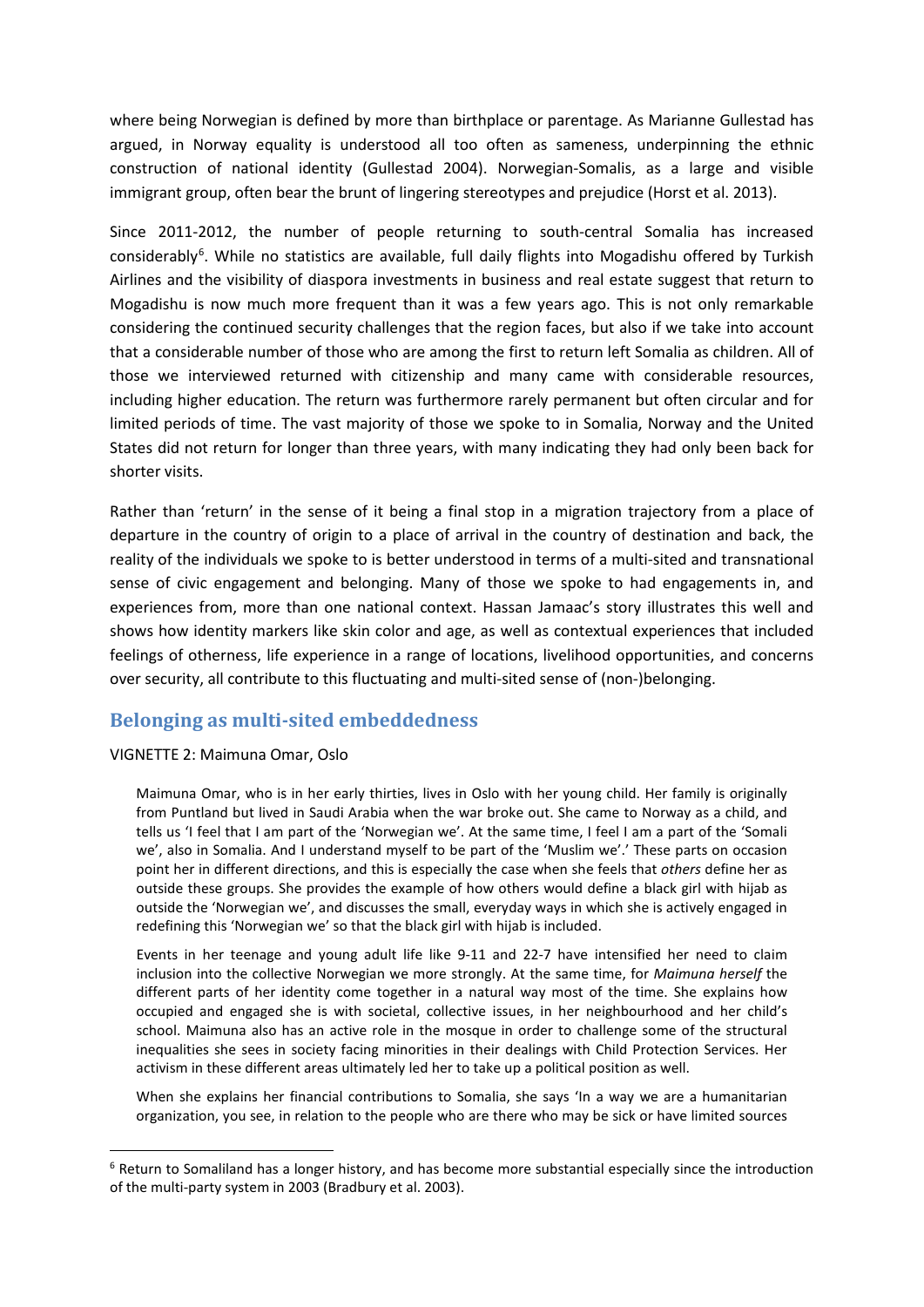of income... In a way it's my mom's humanitarian organization and we [Maimuna and her siblings] pay into her account. To take care of others and to feel like 'ok, we are the welfare state and that's really special'... But that's just something you grow up with, that you are supposed to feel responsibility'.

How is belonging and community understood by those who belong to different national groups simultaneously, and is this fundamentally different from having a range of identities to draw on that do not revolve around multiple ethnic or national identities, for example as Catholic, vegetarian or feminist? How do individuals balance their own understanding of national identity with that of others? What makes young Norwegian-Somalis and Somali-Americans feel a sense of belonging, and where? And what happens with these identifications upon (re)turning to Somalia? While these questions are too big to explore in a generalizing way based on 80 in-depth interviews, a number of aspects clearly present themselves from the lived experiences of our informants. For Maimuna, who is civically engaged in her neighbourhood, with national issues, and transnationally, her family- and Somali background shape her choices and her sense of responsibility as much as her experiences growing up in Saudi Arabia and Norway impact her actions. She feels a sense of belonging to several communities even though she also experiences exclusion from those communities, which she actively counters through attempts to redefine what it means to be Norwegian, for example.

In an overview of the literature on belonging, Antonsich (2010) identifies belonging firstly as *personal*: the individual feeling 'at home', attached to, and rooted in a place. Secondly, Antonsich understands belonging as *interpersonal* in terms of the social aspects of discourses and practices of socio-spatial inclusion and exclusion. The two aspects are intrinsically linked, since whether an individual feels at home never solely has to do with place but always with their social embeddedness within that place. This social embeddedness furthermore may be defined by more than just relationships with people actually living in that place. As a transnational citizen, one can feel connected to an ethnic group through family ties and a shared history; to residents of the city where one lives through shared affiliations and everyday experiences; to members of a particular religion through a shared faith and shared religious practice; and to activists within, say, the global environmental movement through a shared concern for the environment (Horst and Olsen in review).

An individual's sense of belonging to a group or a place is constructed in relations with others. Kassim (2016) builds on Barth's (1969) understanding of ethnic boundary creation and maintenance to show how young Norwegian-Somalis in everyday situations negotiate between understandings and practices of Norwegianness and *Soomaalinimo*. As Maimuna's story speaks to, in those everyday situations their own understandings of these concepts may differ from what others ascribe to these. Factors like skin colour, ethnicity and religion as well as language skills, clan and religious knowledge can all impact how individuals are perceived and what identities they are ascribed (Kassim 2016). Understandings of where the boundaries lie – some of which, including skin colour, are understood to be absolute - is just as crucial as the actual 'cultural stuff' that one may or may not be fully competent in. In these daily negotiations, confidence in one's own identity, support from family and friends, and having groups of likeminded people with whom one can be oneself are all important factors for the ease with which one is embedded in and moves between different sites.

Besides imagined boundaries, 'the cultural stuff' in terms of language skills, cultural competence and religious knowledge, matters (Kassim 2016). Familiarity with 'the cultural stuff' however differs greatly within the group of young people we interviewed. For a number of individuals, turning or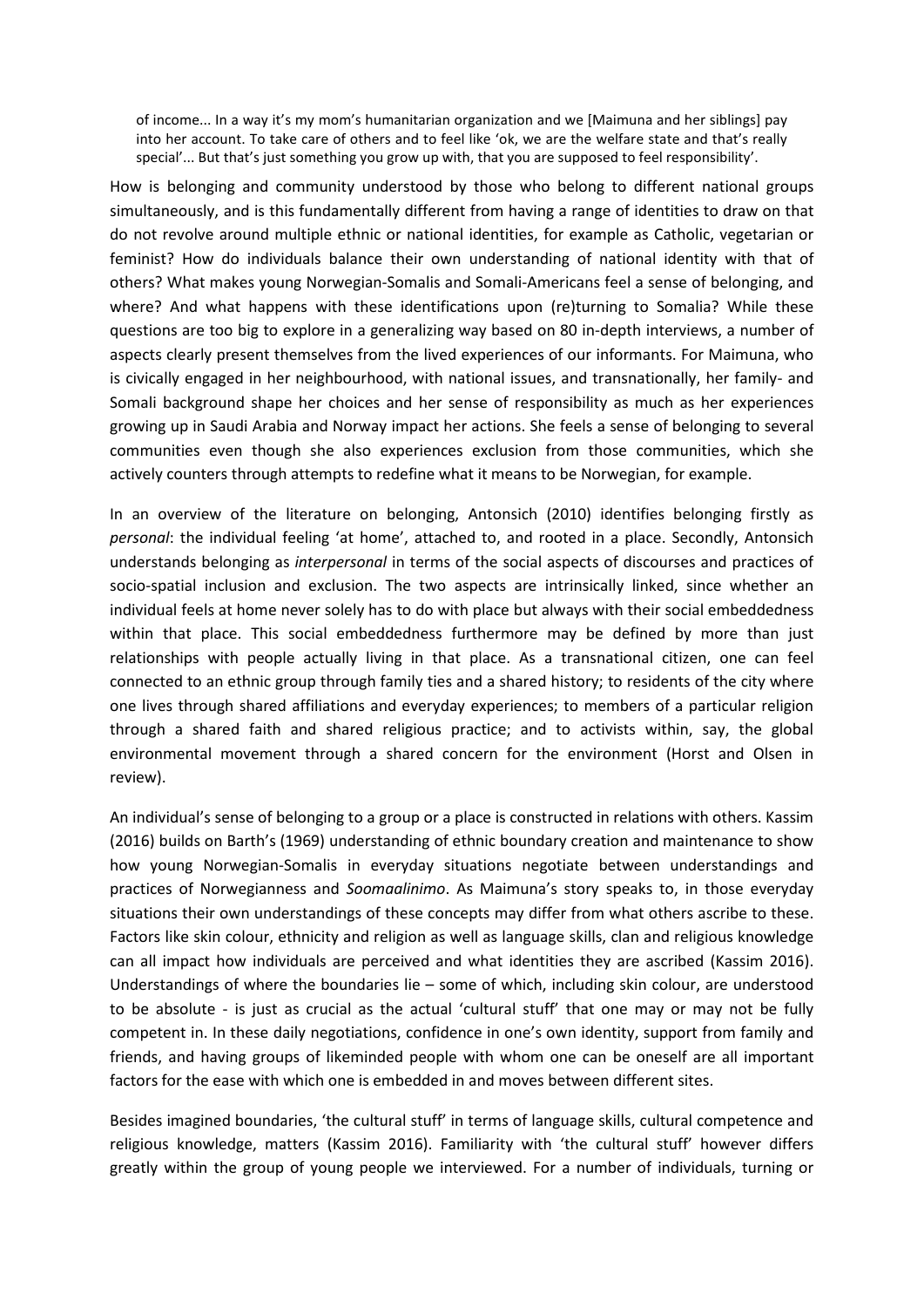returning to Somalia led to the realization that they lacked the necessary 'cultural stuff' competence in Somalia. Halima Osman, a young woman in her 20s who is a student in Minnesota and returned to Mogadishu after leaving at the age of three, told us:

Definitely, I think I am more grounded here than I am anywhere else. Even when I was in Somalia, I kind of felt like a foreigner. I just didn't really understand how things were done, while here you just know why people are doing things. Everything makes sense, but over there things didn't feel like anything made sense. (Halima Osman, St. Paul)

Halima is not alone in this experience, which contributes to a situation where Somali young adults who travel to Somalia independently or with their families, often hang out with others from the diaspora. Our informants indicate they feel a greater sense of ease among diaspora youth because they recognize upbringing and experiences and 'do not have to explain themselves'.

By introducing differently placed informants, I have wanted to show that our data clearly indicates that there is not one experience of belonging to multiple sites. Furthermore, it is clear from the data that multi-sited embeddedness is not simply a smooth sense of belonging to a number of specific locations. First of all, individuals face the fact that others challenge their claims to belong, as Maimuna expressed when she indicated that most Norwegians' sense of 'the Norwegian we' did not include a black girl with hijab even though she felt Norwegian. Secondly, the individuals we interviewed often felt they lacked knowledge and experience in certain locations because they had lived their lives elsewhere and thus missed much of the subtle everyday cultural codes and types of information. As such, multi-sited embeddedness is also about a fluctuating sense of not belonging. One way in which young Norwegian-Somalis and Somali-Americans addressed this and claimed belongin, was through their acts of civic engagement.

# **Civic practice as multi-sited embeddedness**

#### VIGNETTE 3: Roble Hussein, Mogadishu

Roble Hussein, who is in his early thirties, lives in Mogadishu. He has been there for nearly six months when we interview him. He is from Minnesota, where he is married with children. He works as an advisor under the Office of the Prime Minister and has worked in other government jobs before that. Besides his job, he provides assistance to a range of NGOs and offers trainings and workshops at Universities.

Roble was born in Mogadishu and completed both his primary and secondary education there. He left Somalia for Sudan in the late 1990s to do his bachelor's degree there. From Sudan he moved to Egypt, where he worked and did additional studies. Over ten years ago, he proceeded to the United States and went to Minnesota. Roble starts working in two blue collar jobs, after which he continues his studies. He completes an MA and when he is done, he decides to go back to Somalia.

When we ask what influenced him to go back he says 'I always knew one thing and that was that I would add more value here than in the US. I knew that I could contribute in many ways. Being here has given me the opportunity to demonstrate who I am and what I am capable of. In the US, I am invisible but here, I am truly visible. At the University, there are people who benefit from my knowledge, my experience, my values and so on.'

What does it mean to be engaged in society when as a young individual, you are embedded in a number of locations? When you say you belong to the Norwegian we, the Somali we, the Muslim we? Or when you have been raised in several countries in your childhood and youth, like Hassan, Maimuna and Roble all have? What does it mean to want to make a difference, a contribution to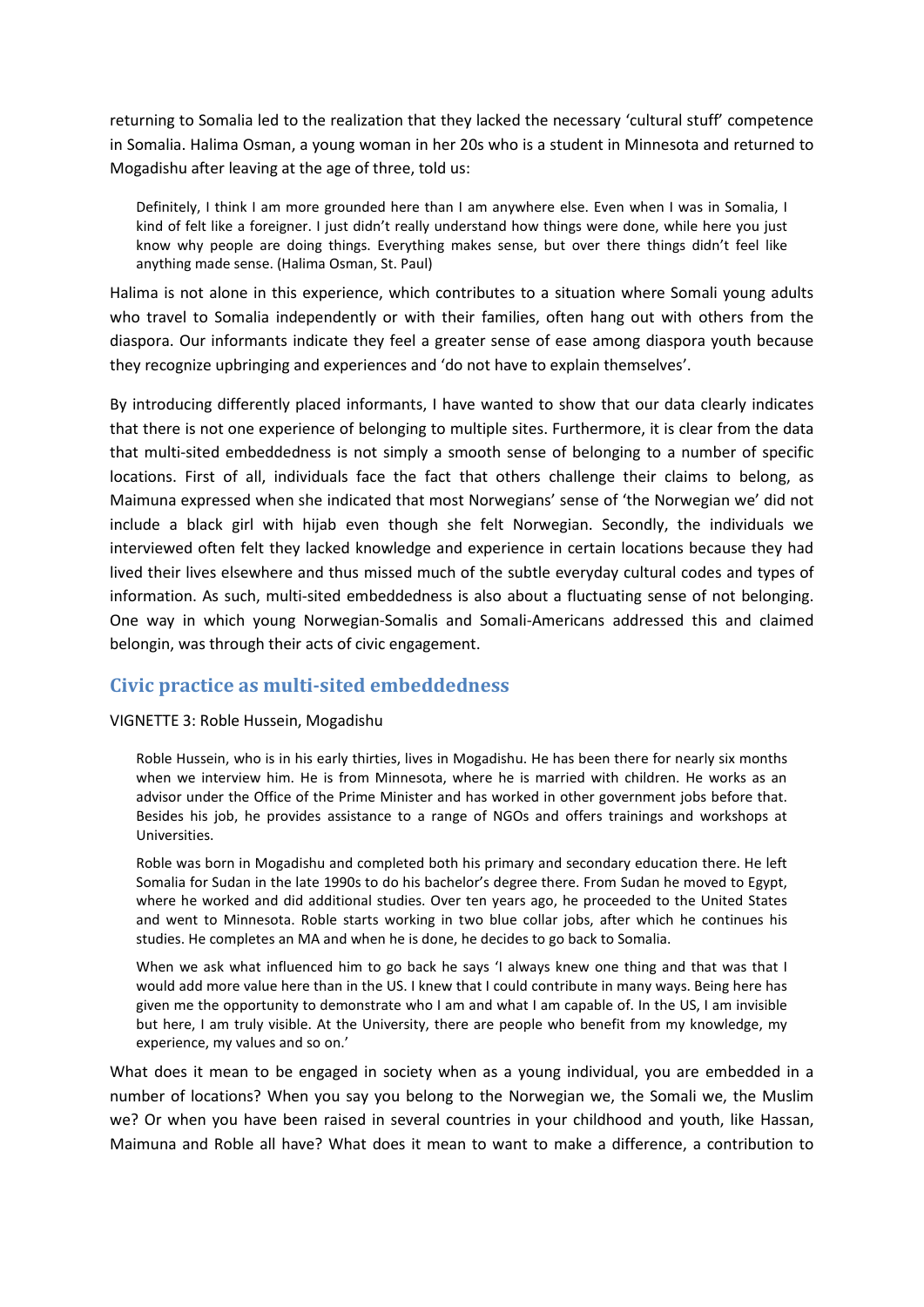society, when you feel you are part of or in between all these contexts? Where do engagements take place, and what society or community are they targeted to?

Several of the people we spoke to related the civic engagements they described to a wish, a need and/or a responsibility to make a positive contribution to society. There is the sense amongst many of our informants that as a citizen, one needs to contribute the knowledge and competence one has to the betterment of society. Elsewhere, I have argued that refugees in particular have a very strong sense of societal responsibility that closely links to their experiences of conflict, flight and exile (Horst forthcoming). Our informants wish to draw from the range of competences they built up in a number of societies, including language skills, life experience and formal qualifications. Where they wish to make use of those competences depends on the individual's perceptions of where their contribution makes the greatest difference but also on what their best career-step might be and which place the individual is most oriented towards. Amina Matan expresses her commitment to making a contribution in Puntland as follows:

I want to be able to sit down with my grandchildren and tell them, 'hey, when I was young, I took my bag and moved across the ocean and landed in a place called Somalia where you are actually from and I was part of the group that, you know, did something for the country. I took part in it (Amina Matan, Garowe).

Civic engagement is understood by our informants as making a contribution to society in a range of ways that are not traditionally included in research on active citizenship. Such research often focuses on political participation and membership in organizations. It thus replicates active citizenship discourses in liberal states which stress the need for (migrant) citizens to participate in society by voting and volunteering. Furthermore, this narrow focus also lacks relevance in other parts of the world. For example, in conflict and post-conflict contexts state institutions function only to a very limited extend and thus, the role of citizens and the civic engagement they display is quite different. Individuals like Hassan, Maimuna and Roble aim to make civic contributions by investing, sending remittances and supporting the state and individuals with their competence and knowledge.

Civic engagement was defined by some as participating in order to do something for others beyond oneself. There is a very strong sense of community amongst Somalis which has its base in the clanand *xeer* system, where social groups perform functions that in other contexts, states perform. As such, civic engagement is an important aspect taught to Somali children from an early age. While many young Norwegian-Somalis and Somali-Americans lack extensive knowledge and competence in the functioning of the clan system, the sense of collective responsibility is often passed on and benefits a range of communities. Ladan Harun from Minnesota explains:

My father had great influence on me while I was growing up. From him, I learned the sense of community. Because I am a big believer that when people come together they can achieve great things and form stronger community. My attitude towards the bigger community is not something I learned in school but something I was raised with (Ladan Harun, Minnesota).

Our informants do not only refer to their family and Somali background but also to growing up in the United States and Norway as influencing their understanding of the need to contribute to the collective good. Khadra Idris in Oslo points out 'we live in a democratic society where the will to change things stands strong. Civic engagement is about collective responsibility'. This also means that individuals have a responsibility to act, even in situations where this might be uncomfortable. Idil Abdilahi is a young woman in her 20s who lives in a neighbourhood in Oslo where many Somalis live. She describes a situation in front of the local supermarket where a group of teenagers, including a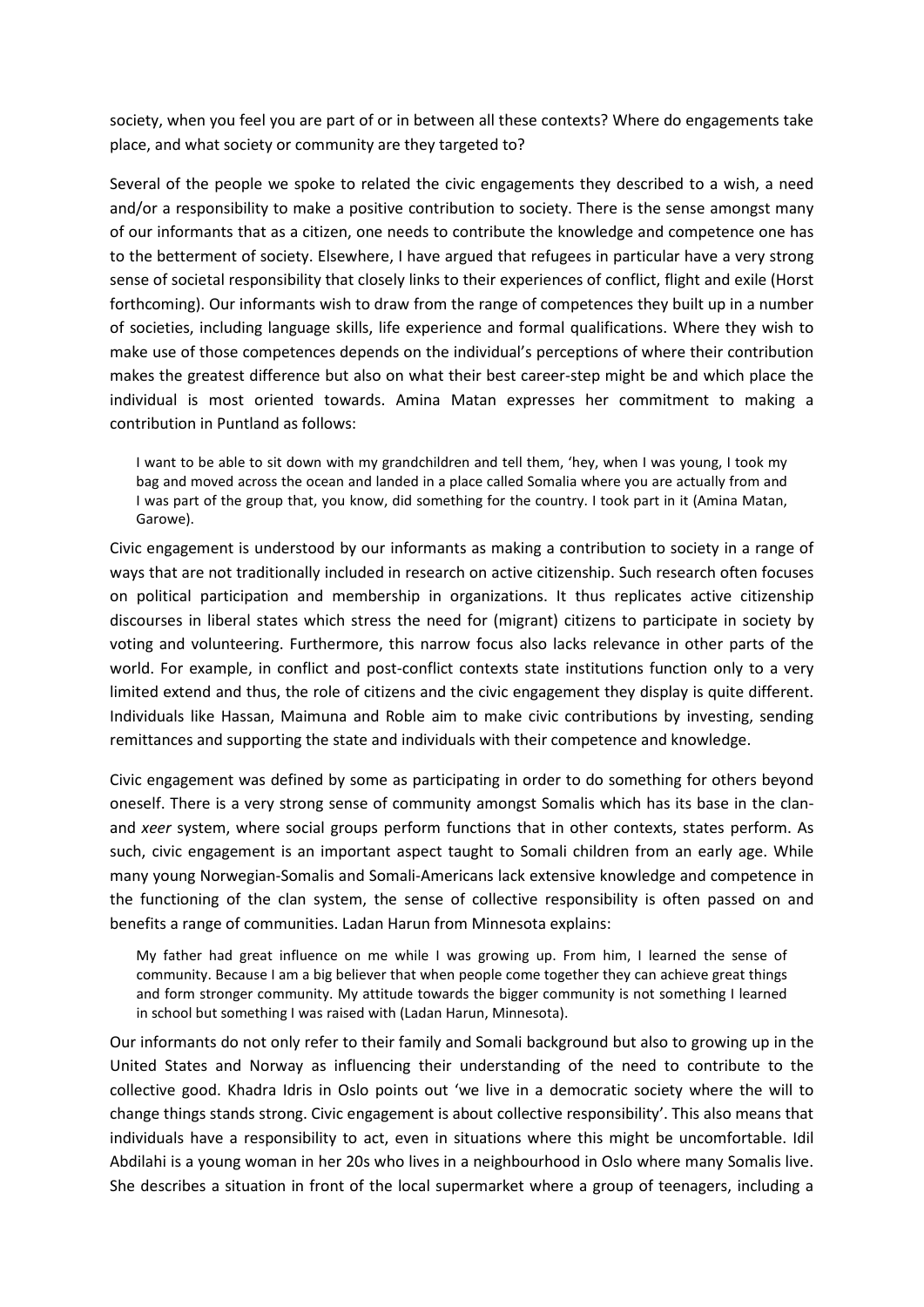boy with a Somali background, hang out. The teenage Somali boy insults two gay men holding hands at the same time she passes them, and she finds herself scolding the boy for this, attempting to correct his behaviour. Idil explains why she had felt the need to act:

I feel that it is unfair to talk to people like that, I feel it is unjust to treat people like that... I do not want to be powerless and go from there feeling I could not do anything. [...] It has a lot to do with community (*fellesskapet*). I do not want people to feel excluded. Just like, if those two guys would have passed the Somali teenager and had said 'hey, you foreigner, why are you standing here?' [...] I see it in Norway, I see that people do not dare much. It is a culture where we do not get involved in other people's business [...] But I feel it is very important to react, something needs to wake up in you when you see another person being treated unjustly (Idil Abdilahi, Oslo).

The idea of community that Idil refers to here, is crucial to explore further. Not only can it be multisited in relation to different national contexts, but there is also the question of what the collective refers to within or beyond each national context. Maimuna Omar explains her move into local politics from a wish to make a contribution to Norwegian society at large:

A short time ago, I decided to become politically active. I understood that it wasn't necessarily within minority environments that I was going to be able to make change happen, but I needed to be 'out there'... So that I can stop talking about my hijab but rather talk about drop-outs in secondary schools, talk about swimming lessons, talk about recycling, talk about the labour market and how it can be more inclusive and enabling more people to be called in for interviews and such [...] My perspective is missing out there and it is important to have more voices to gain more perspectives (Maimuna Omar, Oslo).

A number of the young people we spoke to, in particular in Norway, saw the importance of contributing on a local and national level from a particular minority position. A number of them also identified this as the ultimate civic engagement: challenging stereotypes by being oneself and contributing to society. Idil Abdilahi from Oslo phrases this as follows: 'It is civic engagement to have to represent a whole nation in a good way and women in a good way and Islam in a good way'. By being 'good citizens' and participating actively in everyday life in Norway, but not conforming to perceptions of what Norwegians look like, Idil, Maimuna and others consciously challenge ideas of Norwegian-ness through everyday practices. Their civic engagement takes place in both formal arenas – such as when Maimuna engages in local politics in Oslo or Roble works as an advisor under the Office of the Prime Minister in Somalia – and through informal, everyday practices such as when Idil reacts to what she sees as unjust treatment of marginalized groups in her local neighbourhood.

### **Conclusion**

In this article, through the stories and words of young Somalis in Oslo, the Twin Cities, Mogadishu, Garowe and Hargeisa, I have shown that civic participation today is increasingly multi-sited, operating in, between and across specific locations. Growing numbers of people experience *multisited embeddedness*, and thus our dominant binary way of discussing civic engagement and belonging does not do justice to their everyday realities. This multi-sited embeddedness both relates to feelings of belonging and acts of engaging in communities, and throughout the article it has become clear that these two aspects are closely linked: we act because we belong and we belong because we act. But also, and as importantly, young Norwegian-Somalis and Somali-Americans act *in order to* belong. Their civic acts to contribute to society and community – ranging from speaking up against unjust acts in Oslo to working for the Federal Government of Somalia – are often deliberate claims made in order to be included in the national community, whether this is in the United States, Norway or Somalia.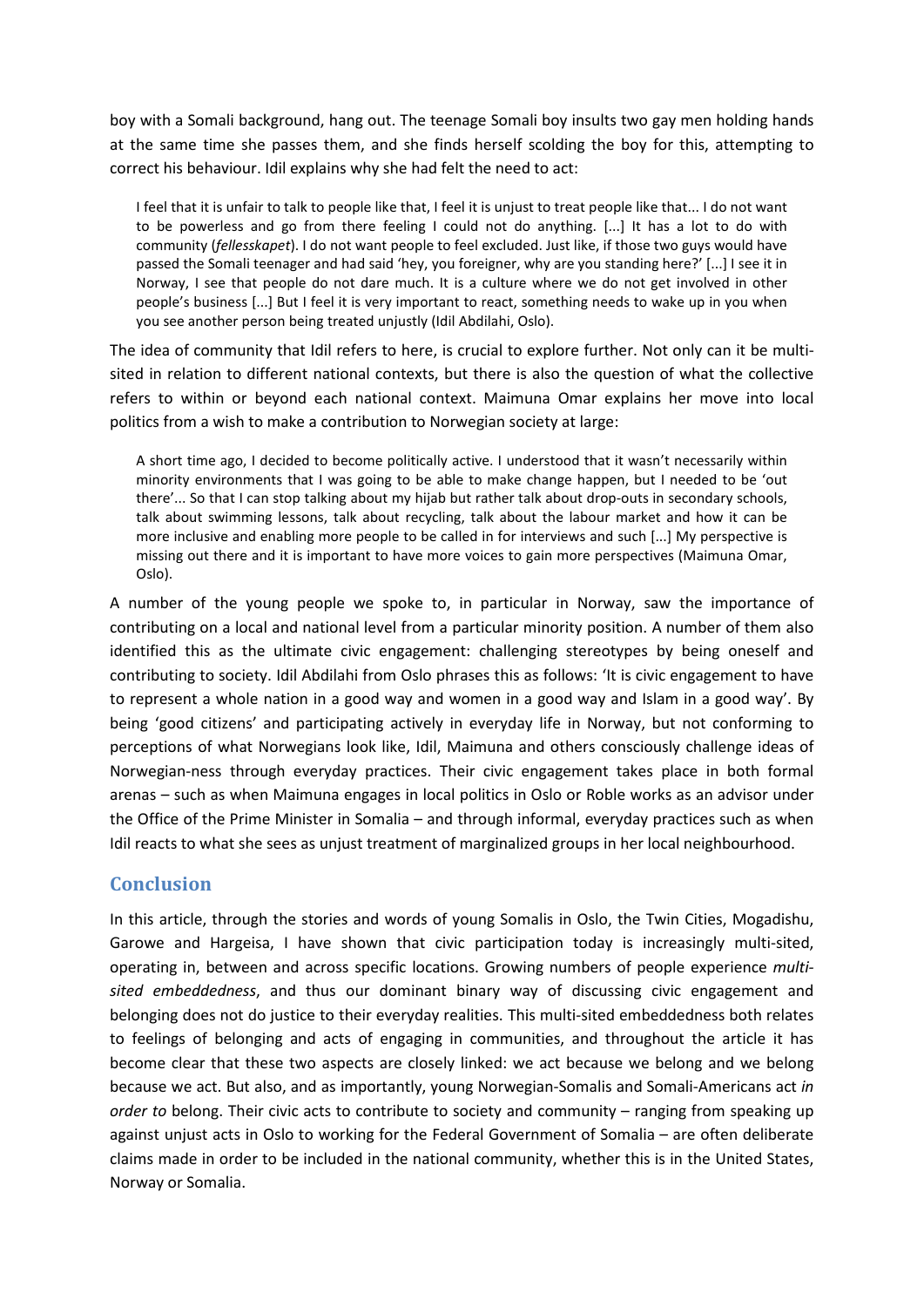Using the term multi-sited *embeddedness*, I do not want to suggest that these young individuals always belong, in every context. Multi-sited embeddedness clearly also leads to feelings of not being 'at home' at different times, in different places or with different social groups. It is a fluid experience that depends on time and context. Furthermore, there is a great variety of experiences and understandings of belonging and engagement. Yet what is the same across these differences, is the ability that young Norwegian-Somalis and Somali-Americans have to use different experiences and understandings across different locations. Norwegian and American society has shaped these young individuals as well as their Somali families have, and the experience of (re)turning to Somalia and being able to imagine life in different contexts impacts their sense of place and identification with particular communities and ways of life. By experiencing multiple perspectives and ways of doing things as part of their everyday reality, these young people have the potential of being worldly citizens (Keller 2013) that do not necessarily take things for granted and are very reflexive individuals. Throughout their move towards adulthood they go through a process of finding their own way, making their own choices as to where to belong and act – often ending up with a flexible mix of inspirations from different sites and settings.

The empirical data presented clearly confirms the literature that argues against dual understandings of identity as well as the literature that challenges either/or perceptions of integration and transnationalism (Erdal and Oeppen 2013). As I have illustrated in this article, the daily realities of the young people we interviewed bear witness to a multi-sited sense of embeddedness both in the ways they discuss identity and belonging and in terms of their civic engagements. This often happens without a strong sense of identity clash within this group of highly resourceful individuals. As Antonsich (2010) highlights however, belonging is not just about an individual feeling of being at home but also about the politics of belonging, which plays out in the negotiations between those claiming belonging and those in a position to grant it. In this paper I have argued that this interaction is not just taking place within one national community, but within a range of communities. The challenges that do occur largely occur in the meeting with an either/or discourse that forces individuals to choose between national identities or that excludes them from the national 'we', as is the case in Norway where skin-color and religion are identity markers that place young Norwegian-Somalis outside the 'Norwegian we' (see also Gullestad 2002). Illustrating the value of conceptualizing the experiences of young Norwegian-Somalis and Somali-Americans as multi-sited embeddedness, the article has aimed to make a contribution to challenging this exclusionary discourse by showing how far removed it is from the daily lived realities of increasing numbers of young individuals in Norway and the United States.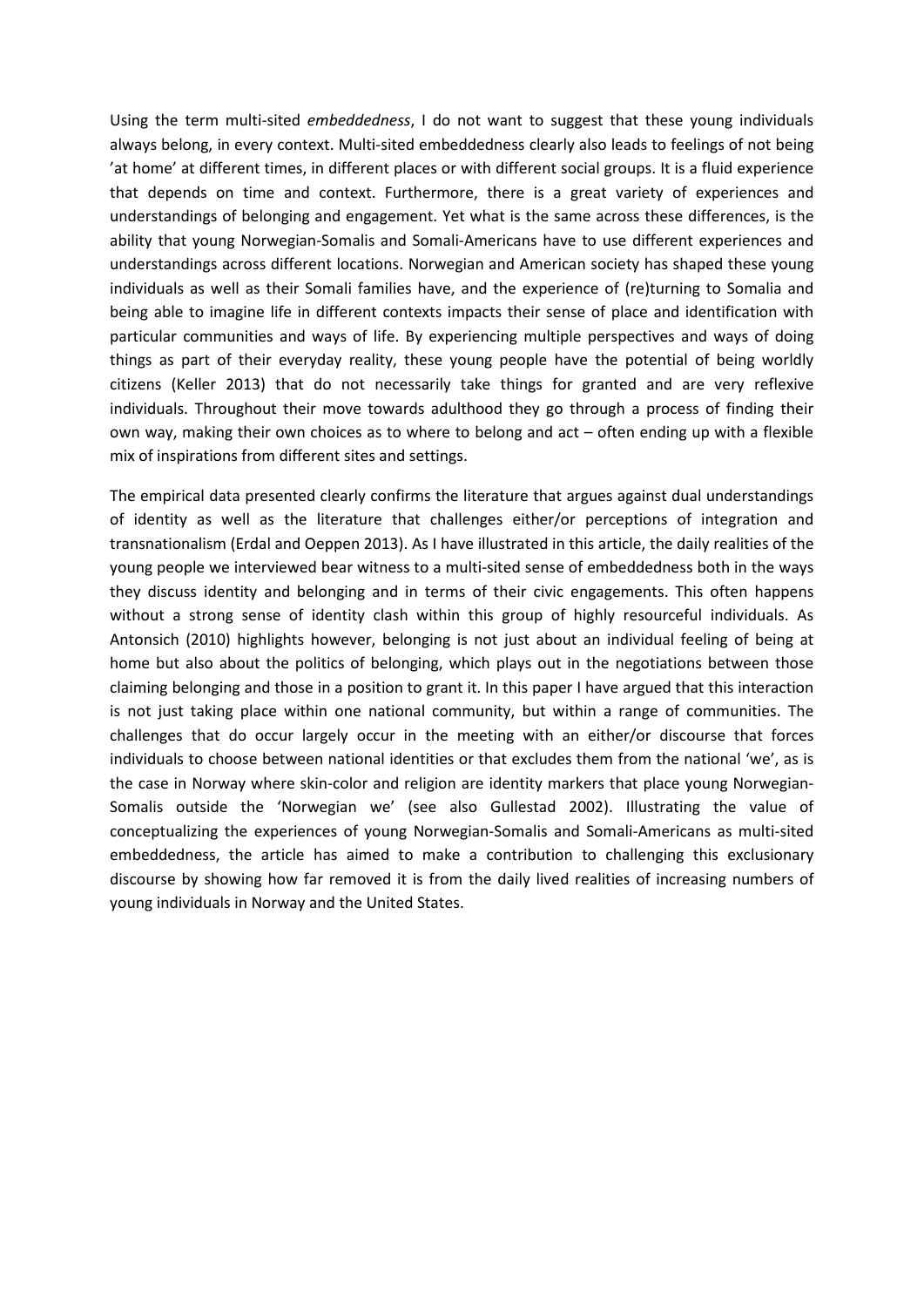#### **References**

- Anthias, F. (2008) "Thinking through the lens of translocational positionality: an intersectionality frame for understanding identity and belonging." *Translocations: Migration and Social Change* 4(1): 5-20.
- Antonsich, M. (2010) "Searching for belonging An analytical framework." *Geography Compass* 4(6): 644-659.
- Balibar, E. (2004) *We, the People of Europe? Reflections on Transnational Citizenship*. Princeton, N.J.: Princeton University Press.
- Barth, F. (1969) *Ethnic Groups and Boundaries. The Social Organization of Culture Difference*. Bergen: Universitetsforlaget.
- Basch, L., N. Glick-Schiller and C. Szanton Blanc (1992) *Towards a transnational perspective on migration: race, class, ethnicity and nationalism reconsidered*. New York: the New York Academy of Sciences.
- Basch, L., N. Glick-Schiller and C. Szanton Blanc (1994) *Nations Unbound*. Langhorn: Gordon and Breach.
- Bhabha, H. (2012) *The location of culture*. London and New York: Routledge.
- Bosniak, L. (2006) *The citizen and the alien. Dilemmas of contemporary membership*. Princeton: Princeton University Press
- Braakman, M. and A. Schlenkhoff (2007) "Between two worlds: Feelings of belonging while in exile and the question of return." *ASIEN* 104: 9-22.
- Bradbury, M., A. Abokor and H. Yusuf (2003) "Somaliland: Choosing politics over violence". *Review of African Political Economy* 30(97): 455-478.
- Bulhan, H. (2015) "Stages of colonialism: From occupation of land to occupation of being." *Journal of Social and Political Psychology* 3(1): 239-256.
- Carling, J. and S. Vatne Pettersen "Return migration intentions in the integration-transnationalism matrix." *International Migration* 52(6): 13-30.
- Chanan, G. (1997) "Active citizenship and community involvement: Getting to the roots." *Eurofund Discussion Paper*.
- Erdal, M. (under review) "Migration and multiscalar lived citizenship: Theorizing the interactions of migrant transnationalism and integration." Forthcoming.
- Erdal, M. and C. Oeppen (2013) "Migrant balancing acts: Understanding the interactions between integration and transnationalism." *Journal of Ethnic and Migration Studies* 39(6): 867-884.
- Fumanti, M. and P. Werbner (2010) "The Moral Economy of the African Diaspora: Citizenship, Networking and Permeable Ethnicity." *African Diaspora*, 3: 2–11.
- Gullestad, M. (2004) "Blind slaves of our prejudices: Debating 'culture' and 'race' in Norway." *Ethnos* 69(2): 177-203.
- Horst, C. (2008) "The transnational political engagements of refugees: Remittance sending practices amongst Somalis in Norway." *Conflict, Security and Development* 8(3): 317-339.
- Horst, C. (2009) "Expanding Sites: The Question of 'Depth' Explored." In M. Falzon (ed.) *Multi-Sited Ethnography. Theory, Praxis and Locality in Contemporary Social Research.* Pp. 119–134. Aldershot: Ashgate.
- Horst, C. (2013) "The depoliticization of diasporas from the Horn of Africa: From refugees to transnational aid workers." *African Studies* 72(2): 228–245*.*
- Horst, C. (forthcoming) "Refugees and peacebuilding: An anthropological contribution." In *Shaping the struggles of their times: Refugees, peacebuilding and resolving displacement*, edited by M. Bradley, J. Milner and J. Peruniak. Under review with Georgetown University Press.
- Horst, C., F. Kassim, S. Osman, H. Muse, M. Hussein (2013) *Somalis in Oslo*. London: Open Society Foundations.
- Horst, C., and T. Olsen (in review) "Transnational citizens, cosmopolitan outlooks? Migration as a route to cosmopolitanism."
- Kassim, F. (2016) *Norskhet, Soomaalinimo og forestilte grenser. En studie om ungvoksne norsksomalieres hverdagslige samhandlinger i Oslo*. MA Thesis, Anthropology Department, University of Oslo.
- Keller, S. (2013) "Worldly citizens: Civic virtue without patriotism." In *Cosmopolitianism versus noncosmopolitanism*, edited by G. Brock, 239-254. Oxford: Oxford University Press.